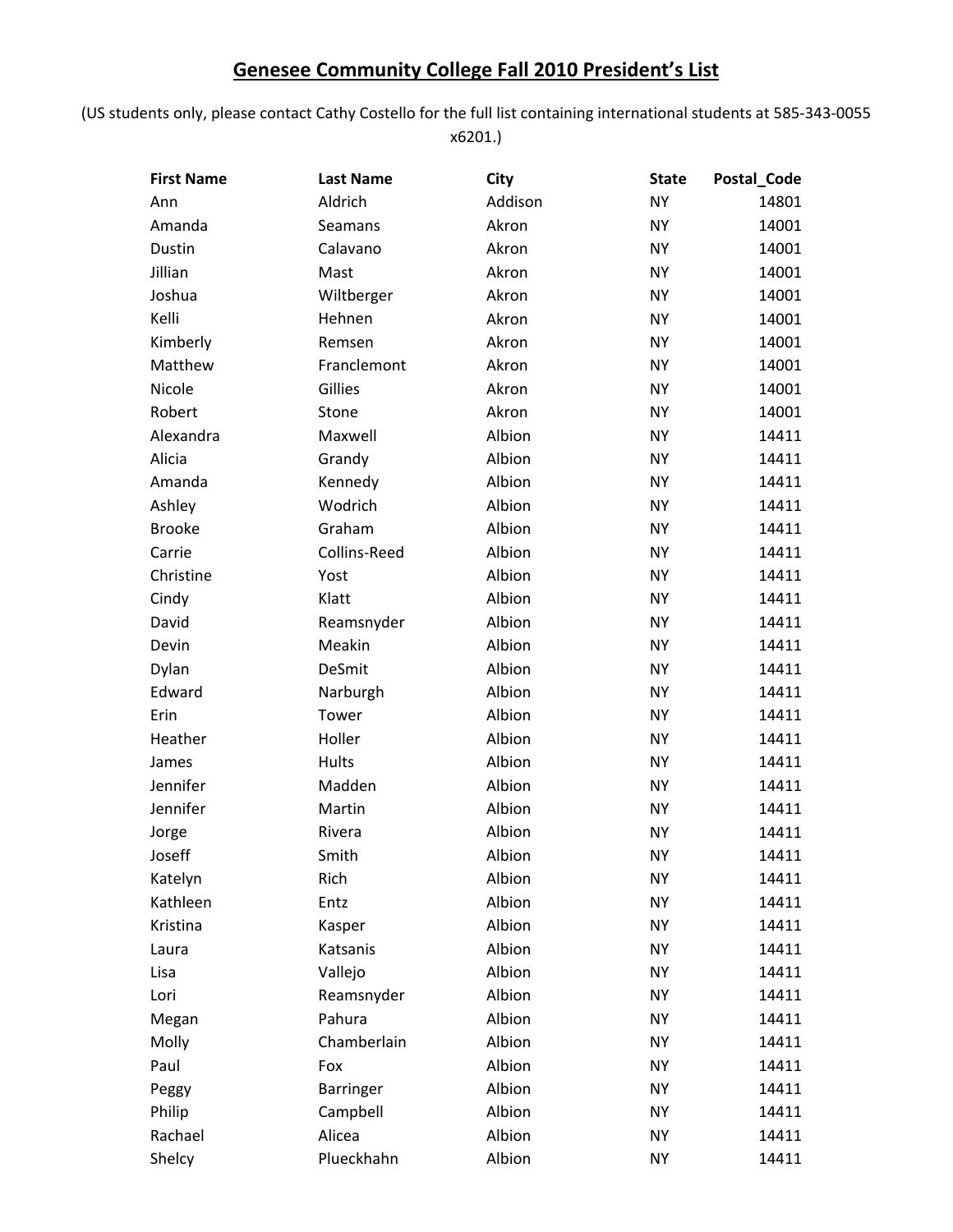| Shirley      | Armer           | Albion    | <b>NY</b> | 14411 |
|--------------|-----------------|-----------|-----------|-------|
| Stephen      | Walton          | Albion    | <b>NY</b> | 14411 |
| Tyler        | Schumacher      | Albion    | <b>NY</b> | 14411 |
| April        | Yockey          | Alden     | <b>NY</b> | 14004 |
| Geoffrey     | <b>Becker</b>   | Alden     | <b>NY</b> | 14004 |
| Jason        | Marchewka       | Alden     | <b>NY</b> | 14004 |
| Jonathan     | <b>Becker</b>   | Alden     | <b>NY</b> | 14004 |
| Karly        | <b>Manges</b>   | Alden     | <b>NY</b> | 14004 |
| Charles      | Kwasniewski     | Alexander | <b>NY</b> | 14005 |
| Chelsey      | <b>Brinkman</b> | Alexander | <b>NY</b> | 14005 |
| James        | Blanchard       | Alexander | <b>NY</b> | 14005 |
| Marissa      | Laney           | Alexander | <b>NY</b> | 14005 |
| Tammy        | Rebmann         | Alexander | <b>NY</b> | 14005 |
| Ginni        | Platt           | Appleton  | <b>NY</b> | 14008 |
| Barbara      | Reilly          | Arcade    | <b>NY</b> | 14009 |
| Craig        | Jeffery         | Arcade    | <b>NY</b> | 14009 |
| Dannyel      | Stangl          | Arcade    | <b>NY</b> | 14009 |
| Dawn         | Eckert          | Arcade    | <b>NY</b> | 14009 |
| Deborah      | Kenyon          | Arcade    | <b>NY</b> | 14009 |
| Devin        | Jeffery         | Arcade    | <b>NY</b> | 14009 |
| Emily        | <b>Becker</b>   | Arcade    | <b>NY</b> | 14009 |
| Henry        | Prutsman        | Arcade    | <b>NY</b> | 14009 |
| Jessica      | Kibler          | Arcade    | <b>NY</b> | 14009 |
| Kenneth      | Suttell         | Arcade    | <b>NY</b> | 14009 |
| Kristen      | Mrowczynski     | Arcade    | <b>NY</b> | 14009 |
| Laney        | Ackerman        | Arcade    | <b>NY</b> | 14009 |
| Mary         | Weber           | Arcade    | <b>NY</b> | 14009 |
| Natalie      | Mark            | Arcade    | <b>NY</b> | 14009 |
| Neil         | Williams        | Arcade    | <b>NY</b> | 14009 |
| Rebecca      | Hanson          | Arcade    | <b>NY</b> | 14009 |
| Samantha     | Whitaker        | Arcade    | <b>NY</b> | 14009 |
| Victoria     | Vogt            | Arcade    | <b>NY</b> | 14009 |
| Aaron        | Thornton        | Attica    | <b>NY</b> | 14011 |
| Amy          | Wright          | Attica    | <b>NY</b> | 14011 |
| Ashley       | Wood            | Attica    | <b>NY</b> | 14011 |
| Carrie       | <b>Dylag</b>    | Attica    | <b>NY</b> | 14011 |
| Daniel       | Miller          | Attica    | <b>NY</b> | 14011 |
| Deborah      | Head            | Attica    | <b>NY</b> | 14011 |
| Douglas      | <b>Beitz</b>    | Attica    | <b>NY</b> | 14011 |
| Eliza        | Stringham       | Attica    | <b>NY</b> | 14011 |
| Gordon       | Meyers          | Attica    | <b>NY</b> | 14011 |
| Gregory      | Szmania         | Attica    | <b>NY</b> | 14011 |
| Lauren       | Hoffmeister     | Attica    | <b>NY</b> | 14011 |
| Marian       | Keating         | Attica    | <b>NY</b> | 14011 |
| Monique      | Corriveau       | Attica    | <b>NY</b> | 14011 |
| Stephen      | George          | Attica    | <b>NY</b> | 14011 |
| Annette      | Buchanan        | Avon      | <b>NY</b> | 14414 |
| <b>Betsy</b> | Davis           | Avon      | <b>NY</b> | 14414 |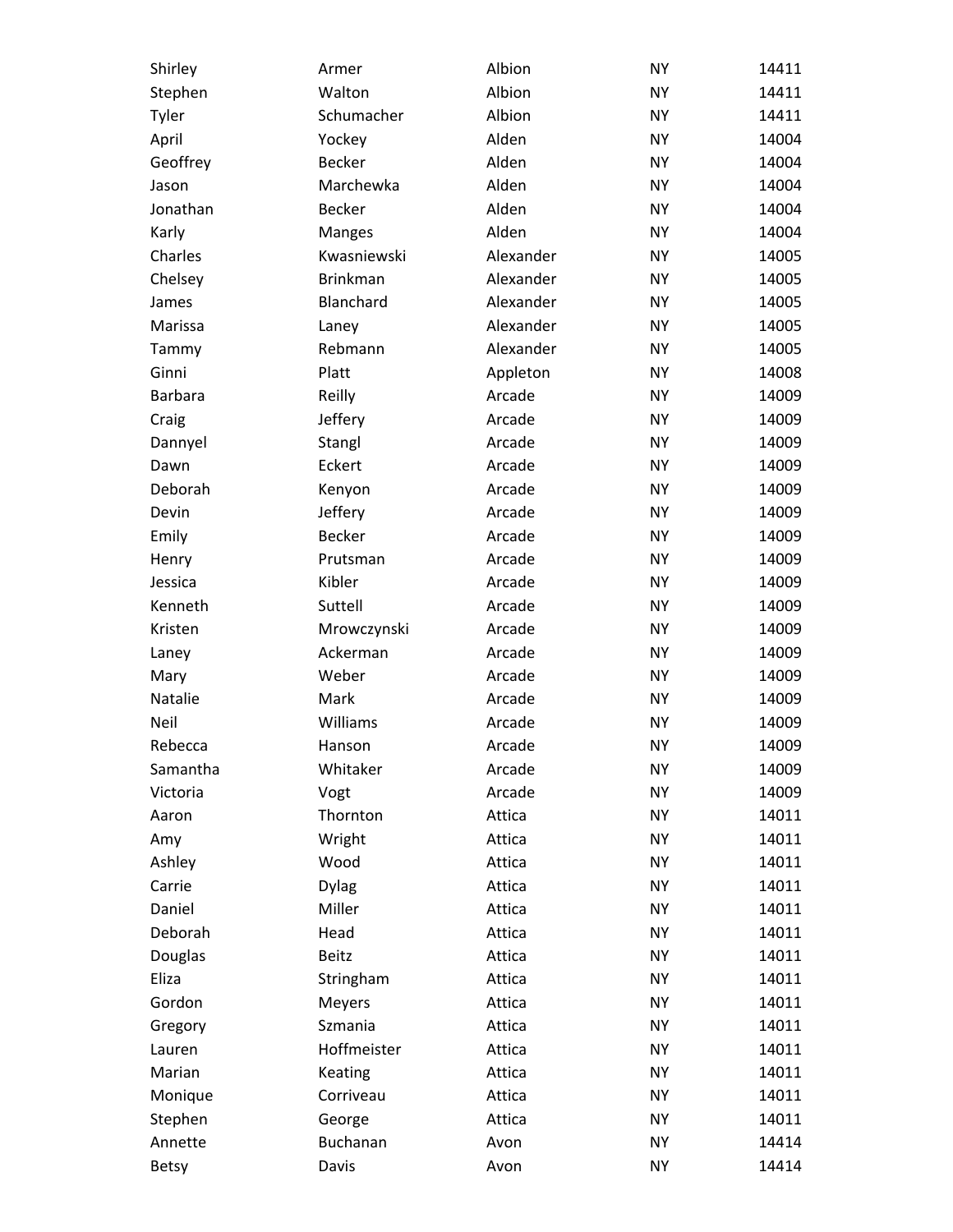| Stephanie    | Gerhardt        | Avon           | <b>NY</b> | 14414 |
|--------------|-----------------|----------------|-----------|-------|
| Timothy      | Mason           | Avon           | <b>NY</b> | 14414 |
| Genevieve    | Oliveira        | <b>Barker</b>  | <b>NY</b> | 14012 |
| <b>Brian</b> | Pillo           | <b>Basom</b>   | <b>NY</b> | 14013 |
| Daniel       | Schmigel        | <b>Basom</b>   | <b>NY</b> | 14013 |
| Kimberly     | Mills           | <b>Basom</b>   | <b>NY</b> | 14013 |
| Xiaoling     | Sliker          | <b>Basom</b>   | <b>NY</b> | 14013 |
| Alicia       | Gray            | Batavia        | <b>NY</b> | 14020 |
| Amanda       | Florian         | <b>Batavia</b> | <b>NY</b> | 14020 |
| Angela       | Puccio          | Batavia        | <b>NY</b> | 14020 |
| Anne         | Kleinbach       | Batavia        | <b>NY</b> | 14020 |
| Ashley       | Gerace          | Batavia        | <b>NY</b> | 14020 |
| Cady         | Hume            | Batavia        | <b>NY</b> | 14020 |
| Chad         | Richards        | Batavia        | <b>NY</b> | 14020 |
| Chelsea      | Carrubba-Benson | Batavia        | <b>NY</b> | 14020 |
| Christopher  | Cummings        | Batavia        | <b>NY</b> | 14020 |
| Cody         | Mulcahy         | Batavia        | <b>NY</b> | 14020 |
| Corey        | Kocent          | Batavia        | <b>NY</b> | 14020 |
| Dana         | Torcello        | Batavia        | <b>NY</b> | 14020 |
| Daniel       | Dawson          | Batavia        | <b>NY</b> | 14020 |
| David        | DiSalvo         | Batavia        | <b>NY</b> | 14020 |
| David        | Dupre           | Batavia        | <b>NY</b> | 14020 |
| Deanna       | Johnston        | Batavia        | <b>NY</b> | 14020 |
| Derquile     | Qualcen         | Batavia        | <b>NY</b> | 14020 |
| Devon        | Kleinbach       | Batavia        | <b>NY</b> | 14020 |
| Elizabeth    | Geuss           | Batavia        | <b>NY</b> | 14020 |
| Emily        | Davis           | Batavia        | <b>NY</b> | 14020 |
| Emily        | Middlemiss      | Batavia        | <b>NY</b> | 14020 |
| Erika        | Johnston        | Batavia        | <b>NY</b> | 14020 |
| Erin         | Kruppner        | <b>Batavia</b> | <b>NY</b> | 14020 |
| Heidi        | Dempsey         | Batavia        | <b>NY</b> | 14020 |
| Jaclyn       | Giuliani        | <b>Batavia</b> | <b>NY</b> | 14020 |
| Jamie        | Borkholder      | Batavia        | <b>NY</b> | 14020 |
| Janelle      | Larsen          | <b>Batavia</b> | <b>NY</b> | 14020 |
| Jason        | DiMartino       | Batavia        | <b>NY</b> | 14020 |
| Jennifer     | Curry           | <b>Batavia</b> | <b>NY</b> | 14020 |
| Jennifer     | Dorf            | Batavia        | <b>NY</b> | 14020 |
| Jennifer     | Merle           | <b>Batavia</b> | <b>NY</b> | 14020 |
| Joshua       | <b>Stendts</b>  | Batavia        | <b>NY</b> | 14020 |
| Julia        | Cole            | <b>Batavia</b> | <b>NY</b> | 14020 |
| Karen        | Crane           | Batavia        | <b>NY</b> | 14020 |
| Karissa      | Guiste          | <b>Batavia</b> | <b>NY</b> | 14020 |
| Katelyn      | <b>Bush</b>     | Batavia        | <b>NY</b> | 14020 |
| Kelly        | Hoitink         | Batavia        | <b>NY</b> | 14020 |
| Kerry        | Thuman          | Batavia        | <b>NY</b> | 14020 |
| Kevin        | Volk            | <b>Batavia</b> | <b>NY</b> | 14020 |
| Krista       | Clark           | Batavia        | <b>NY</b> | 14020 |
| Kristin      | Aidala          | Batavia        | <b>NY</b> | 14020 |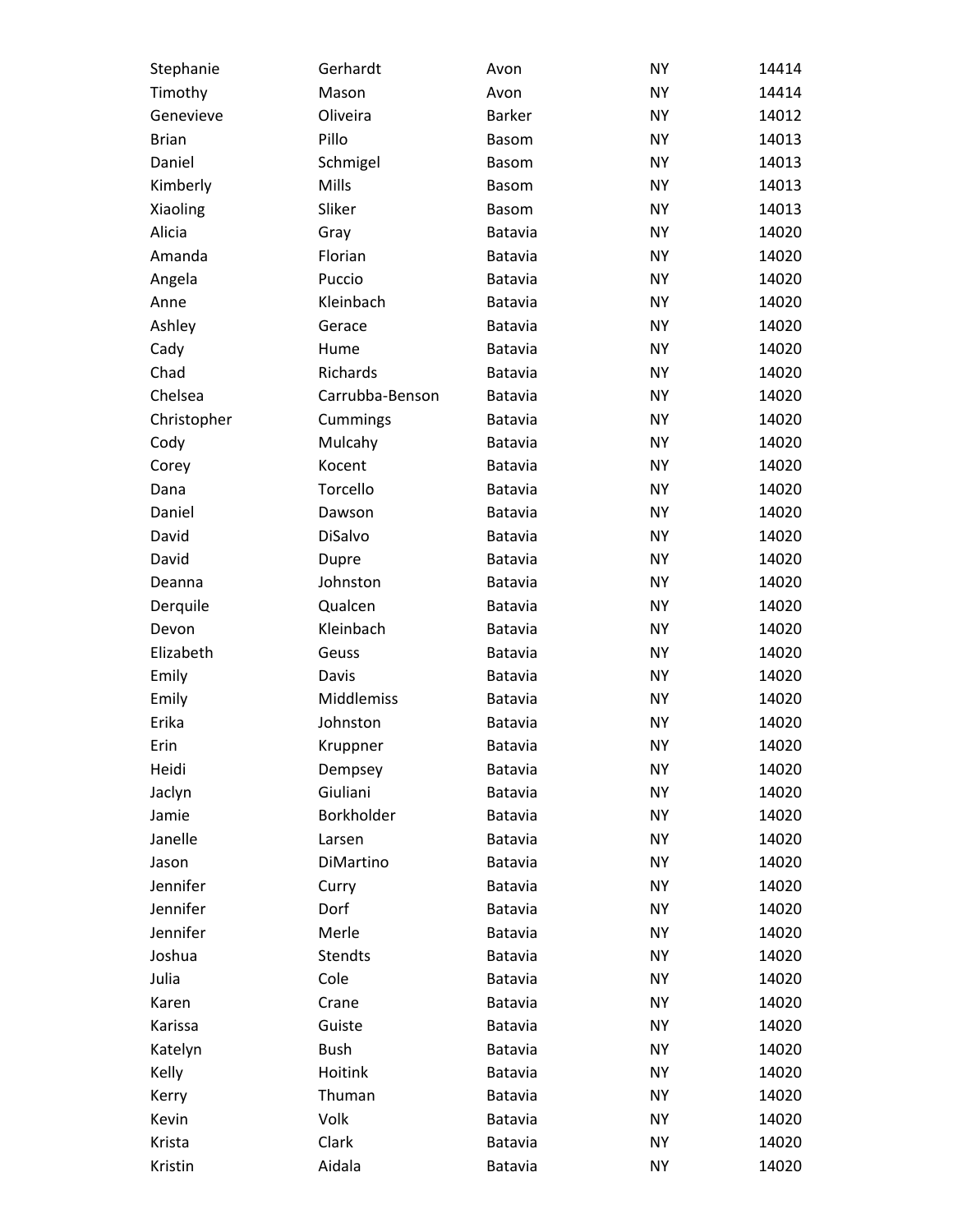| Lacey         | Christner         | <b>Batavia</b>   | <b>NY</b> | 14020 |
|---------------|-------------------|------------------|-----------|-------|
| LeeAnna       | Maniace           | Batavia          | <b>NY</b> | 14020 |
| Lindsey       | Penders           | Batavia          | <b>NY</b> | 14020 |
| Lisa          | Emerson           | Batavia          | <b>NY</b> | 14020 |
| Lori          | Hammon            | Batavia          | <b>NY</b> | 14020 |
| Mary          | Motz              | Batavia          | <b>NY</b> | 14020 |
| Matthew       | Boyce             | Batavia          | <b>NY</b> | 14020 |
| Matthew       | Lutey             | Batavia          | <b>NY</b> | 14020 |
| Maureen       | O'Donnell         | Batavia          | <b>NY</b> | 14020 |
| Megan         | Riccobono         | <b>Batavia</b>   | <b>NY</b> | 14020 |
| Melissa       | Ogozaly           | Batavia          | <b>NY</b> | 14020 |
| Michael       | Harasimowicz      | Batavia          | <b>NY</b> | 14020 |
| Nina          | Casper            | Batavia          | <b>NY</b> | 14020 |
| Paul          | Jones             | Batavia          | <b>NY</b> | 14020 |
| Rebecca       | <b>Batt</b>       | Batavia          | <b>NY</b> | 14020 |
| Ryan          | Einhiple          | Batavia          | <b>NY</b> | 14020 |
| Sarah         | Millen            | Batavia          | <b>NY</b> | 14020 |
| Scott         | Taylor            | Batavia          | <b>NY</b> | 14020 |
| Stephen       | Lilley            | Batavia          | <b>NY</b> | 14020 |
| Timothy       | <b>Middlemiss</b> | Batavia          | <b>NY</b> | 14020 |
| Timothy       | <b>Taggart</b>    | Batavia          | <b>NY</b> | 14020 |
| Tom           | <b>Bailey</b>     | Batavia          | <b>NY</b> | 14020 |
| Vincent       | Pedro             | Batavia          | <b>NY</b> | 14020 |
| Charles       | Lee               | Bergen           | <b>NY</b> | 14416 |
| Cory          | Capurso           | Bergen           | <b>NY</b> | 14416 |
| Curtis        | Heale             | Bergen           | <b>NY</b> | 14416 |
| Jason         | <b>Birch</b>      | Bergen           | <b>NY</b> | 14416 |
| Joanna        | Stacy             | Bergen           | <b>NY</b> | 14416 |
| Linda         | Heale             | Bergen           | <b>NY</b> | 14416 |
| Lindsay       | Stumpf            | Bergen           | <b>NY</b> | 14416 |
| Rebecca       | Smith             | Bergen           | <b>NY</b> | 14416 |
| Tori          | Robinson          | Bergen           | <b>NY</b> | 14416 |
| William       | Denson            | Bergen           | <b>NY</b> | 14416 |
| Zachary       | Konfederath       | <b>Bilss</b>     | <b>NY</b> | 14024 |
| Alexandra     | Blasdell          | <b>Bliss</b>     | <b>NY</b> | 14024 |
| Cayla         | Lathrop           | <b>Bliss</b>     | <b>NY</b> | 14024 |
| Jeana         | <b>Sears</b>      | <b>Bliss</b>     | <b>NY</b> | 14024 |
| Jolene        | Sherman           | <b>Bliss</b>     | <b>NY</b> | 14024 |
| Marcy         | Souter            | <b>Bliss</b>     | <b>NY</b> | 14024 |
| Michelle      |                   | <b>Bliss</b>     | <b>NY</b> | 14024 |
| Rose          | Campbell          | <b>Bliss</b>     | <b>NY</b> |       |
|               | Fitzgerald        |                  |           | 14024 |
| Shannon       | Petri             | <b>Bliss</b>     | <b>NY</b> | 14024 |
| Toni          | <b>Bucklaew</b>   | <b>Bliss</b>     | <b>NY</b> | 14024 |
| Wendy         | Hulme             | <b>Bliss</b>     | <b>NY</b> | 14024 |
| Aaron         | Horton            | <b>Brockport</b> | <b>NY</b> | 14420 |
| Angela        | <b>Brodie</b>     | <b>Brockport</b> | <b>NY</b> | 14420 |
| <b>Brandy</b> | Wynn              | Brockport        | <b>NY</b> | 14420 |
| Chelsey       | Cole              | Brockport        | <b>NY</b> | 14420 |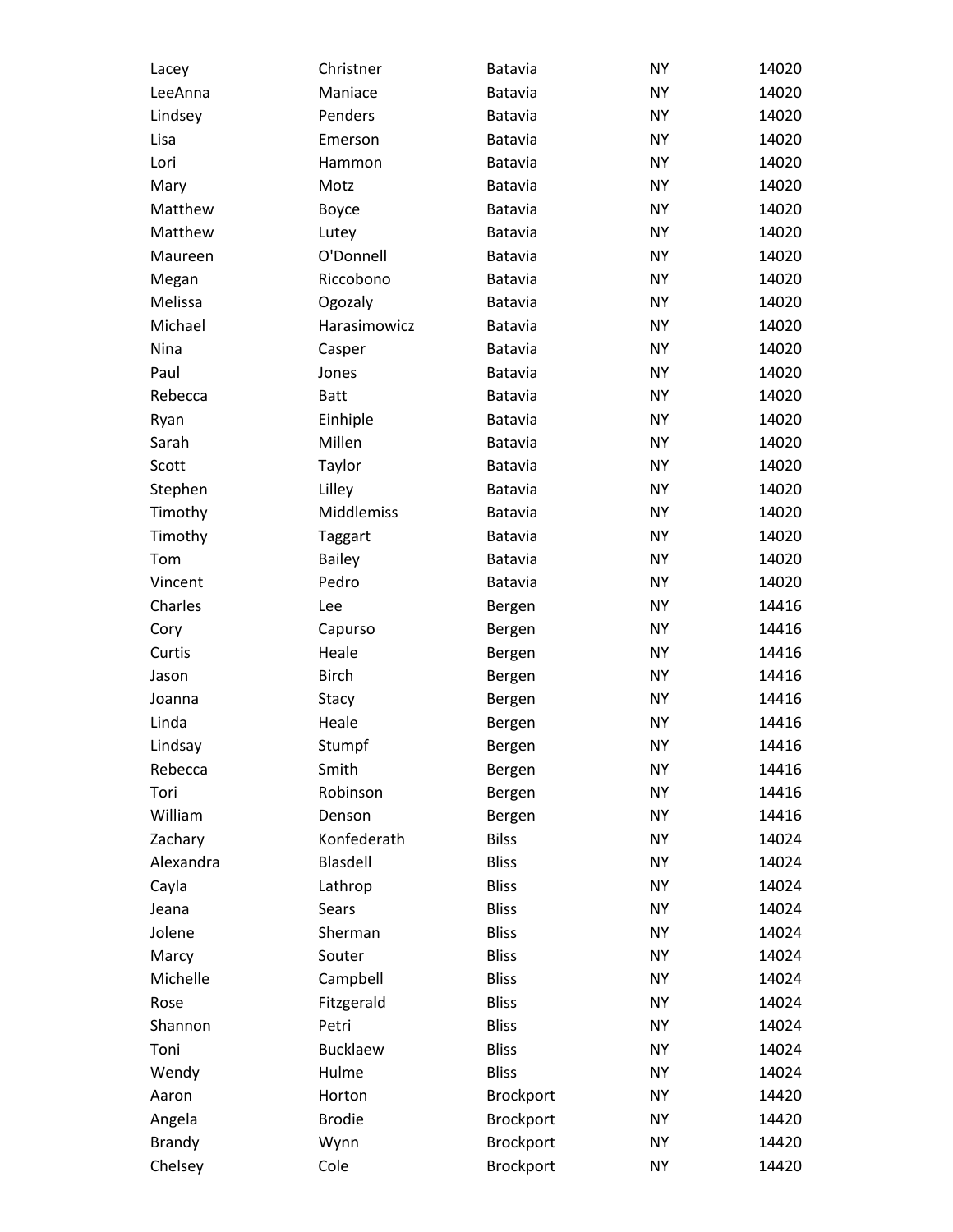| Daniel            | Money            | <b>Brockport</b> | <b>NY</b> | 14420 |
|-------------------|------------------|------------------|-----------|-------|
| Debra             | Celestino        | Brockport        | <b>NY</b> | 14420 |
| Gabrielle         | Miller           | Brockport        | <b>NY</b> | 14420 |
| James             | Lachman          | Brockport        | <b>NY</b> | 14420 |
| Jared             | <b>Brown</b>     | Brockport        | <b>NY</b> | 14420 |
| Kaitlyn           | <b>Bennett</b>   | Brockport        | <b>NY</b> | 14420 |
| Kyrin             | Emerson          | Brockport        | <b>NY</b> | 14420 |
| Melanie           | Macdonald        | <b>Brockport</b> | <b>NY</b> | 14420 |
| Nicole            | Redick           | Brockport        | <b>NY</b> | 14420 |
| Patrick           | Scutella         | Brockport        | <b>NY</b> | 14420 |
| Sean              | Hale             | Brockport        | <b>NY</b> | 14420 |
| Shane             | Allen            | <b>Brockport</b> | <b>NY</b> | 14420 |
| Shelby            | Koenig           | Brockport        | <b>NY</b> | 14420 |
| Shelley           | Walls            | Brockport        | <b>NY</b> | 14420 |
| Kwasi             | Walters          | Brooklyn         | <b>NY</b> | 11210 |
| Holly             | Franklin         | <b>Buffalo</b>   | <b>NY</b> | 14219 |
| Jayvonna          | Kincannon        | <b>Buffalo</b>   | <b>NY</b> | 14214 |
| Joseph            | McCooey          | <b>Buffalo</b>   | <b>NY</b> | 14218 |
| Kimberly          | Davidson         | <b>Buffalo</b>   | <b>NY</b> | 14220 |
| Alisha            | <b>Ballard</b>   | Byron            | <b>NY</b> | 14422 |
| Amber             | Thorman          | Byron            | <b>NY</b> | 14422 |
| <b>Briana</b>     | Bender           | Byron            | <b>NY</b> | 14422 |
| <b>Brittni</b>    | Loewke           | Byron            | <b>NY</b> | 14422 |
| Joshua            | Richardson       | Byron            | <b>NY</b> | 14422 |
| Shelby            | Cross            | Byron            | <b>NY</b> | 14422 |
| Cristina          | Appleton         | Caledonia        | <b>NY</b> | 14423 |
| Jacob             | Kocher           | Caledonia        | <b>NY</b> | 14423 |
| Matthew           | Heins            | Caledonia        | <b>NY</b> | 14423 |
| Luke              | Behen            | Caneadea         | <b>NY</b> | 14717 |
| Crystal           | Lindsey          | Castile          | <b>NY</b> | 14427 |
| Michael           | Oulton           | Castile          | <b>NY</b> | 14427 |
| Nathan            | Hibbard          | Castile          | <b>NY</b> | 14427 |
| Nathan            | Linderman        | Castile          | <b>NY</b> | 14427 |
| Tina              | Seamon           | Castile          | <b>NY</b> | 14427 |
| Amy               | Hudson           | Chaffee          | <b>NY</b> | 14030 |
| <b>Bobbie Sue</b> | Bowen            | Chaffee          | <b>NY</b> | 14030 |
| Sharon            | Szymankiewicz    | Cheektowaga      | <b>NY</b> | 14225 |
| Nemanja           | Susa             | Chicago          | IL        | 60657 |
| Jessica           | Veltre           | Churchville      | <b>NY</b> | 14428 |
| Kailey            | McGrath          | Churchville      | <b>NY</b> | 14428 |
| Kristin           | <b>DiQuattro</b> | Churchville      | <b>NY</b> | 14428 |
| Patrick           | Encina           | Churchville      | <b>NY</b> | 14428 |
| Christina         | Kranz            | Conesus          | <b>NY</b> | 14435 |
| Linda             | Fox              | Conesus          | <b>NY</b> | 14435 |
| Molly             | <b>DeGraff</b>   | Conesus          | <b>NY</b> | 14435 |
| Ashley            | <b>Balcerzak</b> | Corfu            | <b>NY</b> | 14036 |
| Ashley            | Rippel           | Corfu            | <b>NY</b> | 14036 |
| Dillon            | Hale             | Corfu            | <b>NY</b> | 14036 |
|                   |                  |                  |           |       |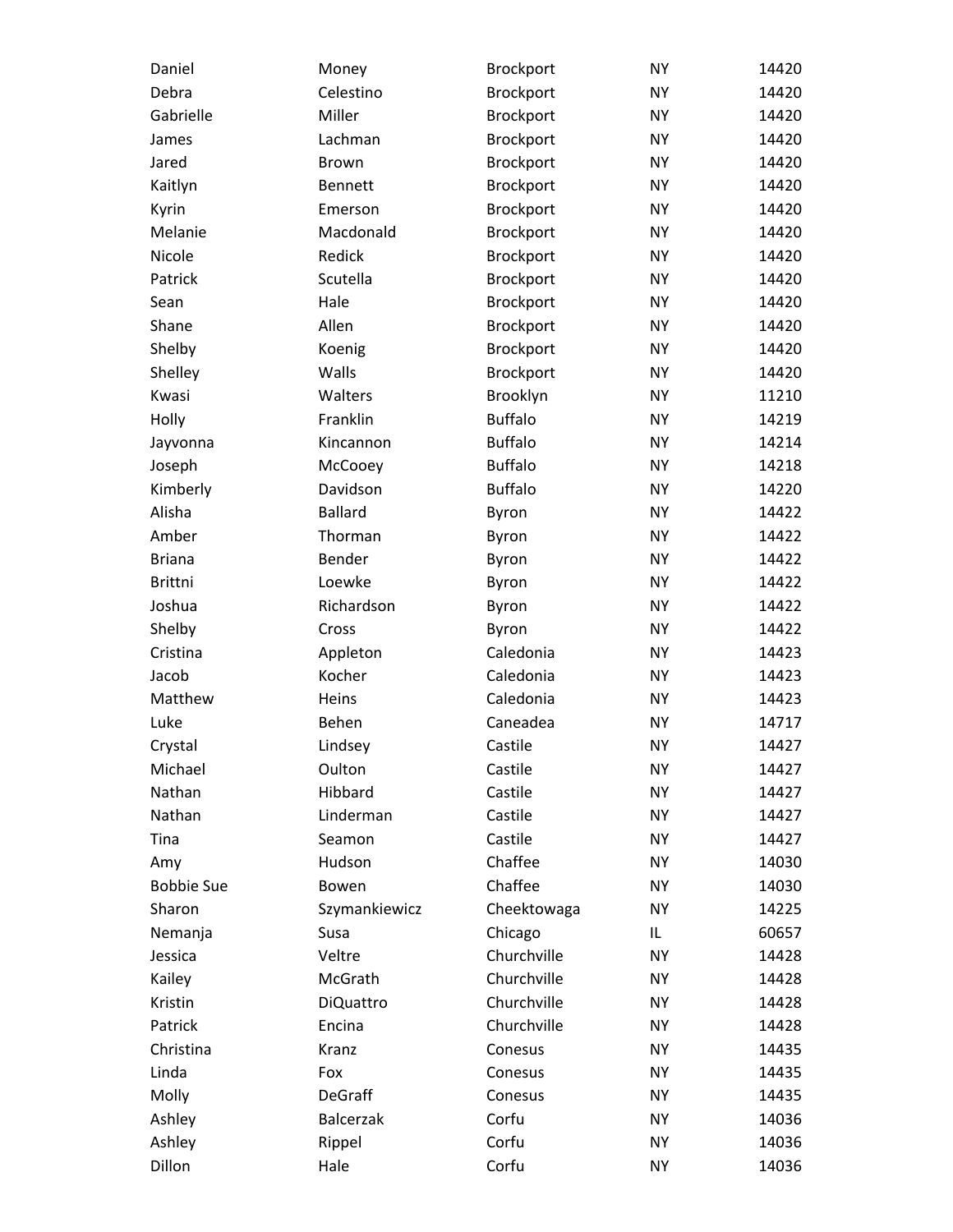| Jessica         | Zellner        | Corfu         | <b>NY</b> | 14036 |
|-----------------|----------------|---------------|-----------|-------|
| Justin          | Nye            | Corfu         | <b>NY</b> | 14036 |
| Melissa         | Yaw            | Corfu         | <b>NY</b> | 14036 |
| Samantha        | Grodem         | Corfu         | <b>NY</b> | 14036 |
| Sara            | Seweryniak     | Corfu         | <b>NY</b> | 14036 |
| Tyler           | Scoins         | Corfu         | <b>NY</b> | 14036 |
| Valerie         | Klug           | Corfu         | <b>NY</b> | 14036 |
| Otis            | <b>Dimick</b>  | Cowlesville   | <b>NY</b> | 14037 |
| Ashley          | Piper          | Dalton        | <b>NY</b> | 14836 |
| Aline           | Santos         | Dansville     | <b>NY</b> | 14437 |
| Alyssa          | Witzel         | Dansville     | <b>NY</b> | 14437 |
| Betsy           | Cady           | Dansville     | <b>NY</b> | 14437 |
| <b>Brittany</b> | Page           | Dansville     | <b>NY</b> | 14437 |
| Caleb           | Young          | Dansville     | <b>NY</b> | 14437 |
| Candace         | Rowe           | Dansville     | <b>NY</b> | 14437 |
| Cheryl          | Malm           | Dansville     | <b>NY</b> | 14437 |
| Cody            | Sponholz       | Dansville     | <b>NY</b> | 14437 |
| Courtney        | Cannon         | Dansville     | <b>NY</b> | 14437 |
| Derek           | Wadsworth      | Dansville     | <b>NY</b> | 14437 |
| Erin            | Martin         | Dansville     | <b>NY</b> | 14437 |
| Jessica         | Rudy           | Dansville     | <b>NY</b> | 14437 |
| Joie            | Rosell         | Dansville     | <b>NY</b> | 14437 |
| Joseph          | Schwenzer      | Dansville     | <b>NY</b> | 14437 |
| Katelyn         | <b>Bush</b>    | Dansville     | <b>NY</b> | 14437 |
| Kenneth         | Malm           | Dansville     | <b>NY</b> | 14437 |
| Michael         | Daniel         | Dansville     | <b>NY</b> | 14437 |
| Sabriena        | <b>New</b>     | Dansville     | <b>NY</b> | 14437 |
| Sandra          | DellaVilla     | Dansville     | <b>NY</b> | 14437 |
| Scott           | Fallon         | Dansville     | <b>NY</b> | 14437 |
| Sharyn          | Henry          | Dansville     | <b>NY</b> | 14437 |
| Taylor          | Harnish        | Dansville     | NΥ        | 14437 |
| Thomas          | Wieszczyk      | Dansville     | <b>NY</b> | 14437 |
| Trisha          | Dumar          | Dansville     | <b>NY</b> | 14437 |
| Carolyn         | <b>Baldwin</b> | Darien Center | <b>NY</b> | 14040 |
| Elisabeth       | Wagner         | Darien Center | <b>NY</b> | 14040 |
| Hannah          | Zimmermann     | Darien Center | <b>NY</b> | 14040 |
| Jessica         | O'Neil         | Darien Center | <b>NY</b> | 14040 |
| Lawrence        | Stabell        | Darien Center | <b>NY</b> | 14040 |
| <b>Braden</b>   | Stewart        | Delevan       | <b>NY</b> | 14042 |
| Danna           | Nuernberger    | Delevan       | <b>NY</b> | 14042 |
| Jonathan        | Wilkinson      | Delevan       | <b>NY</b> | 14042 |
| Kelley          | Forster        | Delevan       | <b>NY</b> | 14042 |
| Kristi          | Dugrenier      | Delevan       | <b>NY</b> | 14042 |
| Lori            | Mould          | Delevan       | <b>NY</b> | 14042 |
| Melinda         | <b>Bigham</b>  | Delevan       | <b>NY</b> | 14042 |
| Michelle        | Helmich        | Delevan       | <b>NY</b> | 14042 |
| Joshua          | Adamchick      | East Aurora   | <b>NY</b> | 14052 |
| Audrey          | Huntz          | East Bethany  | <b>NY</b> | 14054 |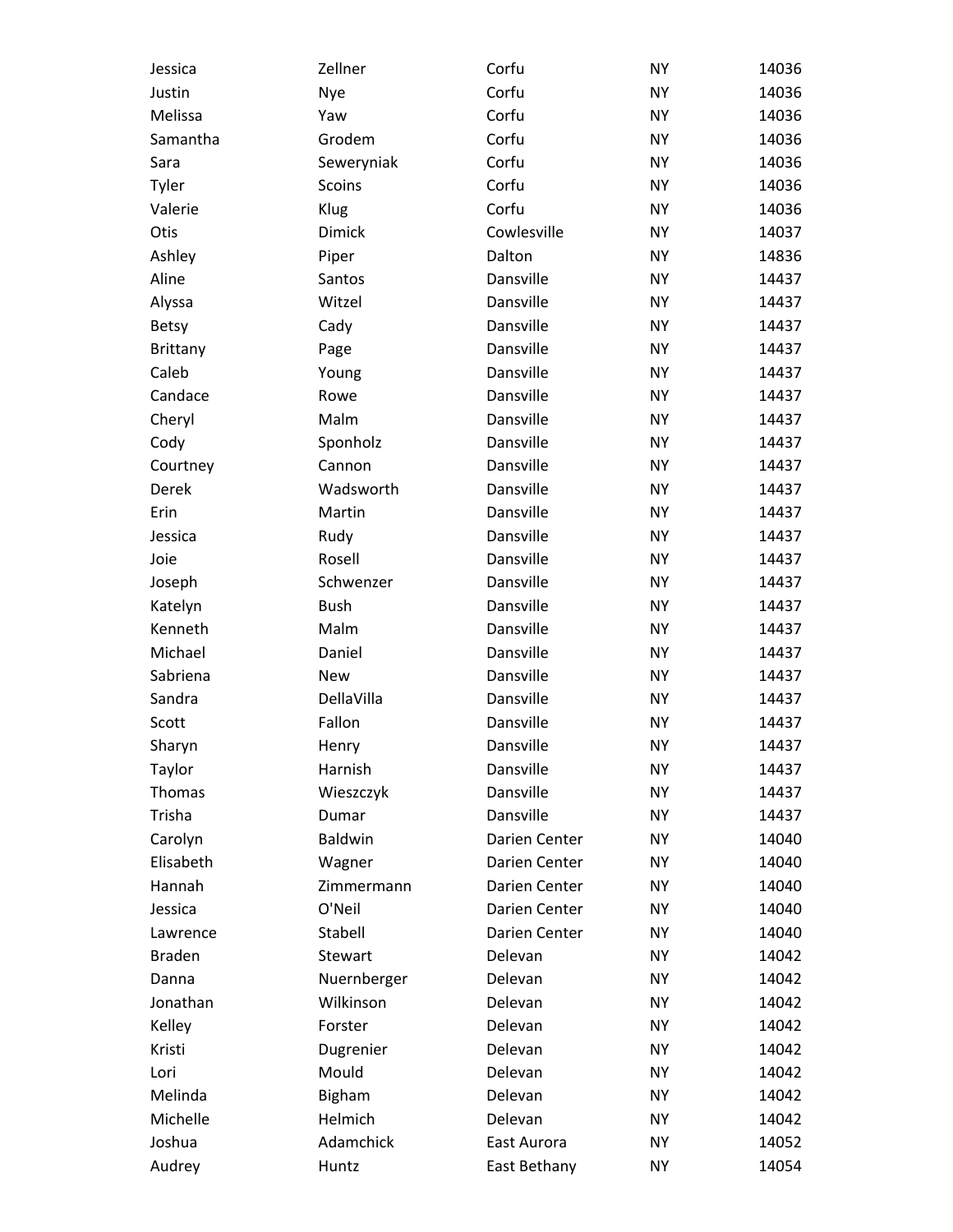| Cameron       | Remington       | East Bethany                | <b>NY</b> | 14054 |
|---------------|-----------------|-----------------------------|-----------|-------|
| Elizabeth     | Barnaby         | East Bethany                | <b>NY</b> | 14054 |
| Heather       | Cessna          | East Bethany                | <b>NY</b> | 14054 |
| Sarah         | <b>Best</b>     | East Bethany                | <b>NY</b> | 14054 |
| Sarah         | Lawson          | East Bethany                | <b>NY</b> | 14054 |
| Wendy         | Smith           | East Bethany                | <b>NY</b> | 14054 |
| Paul          | Abram           | <b>East Concord</b>         | <b>NY</b> | 14055 |
| Jacqueline    | Joyce           | East Pembroke               | <b>NY</b> | 14056 |
| Janet         | Gohlke          | East Pembroke               | <b>NY</b> | 14056 |
| Mathew        | Humel           | East Pembroke               | <b>NY</b> | 14056 |
| Kristyna      | Jaquin          | East Syracuse               | <b>NY</b> | 13057 |
| Adam          | Yungfleisch     | Elba                        | <b>NY</b> | 14058 |
| Eric          | Shuknecht       | Elba                        | <b>NY</b> | 14058 |
| Joseph        | Mattison        | Elba                        | <b>NY</b> | 14058 |
| Laura         | Littlejohn      | Elba                        | <b>NY</b> | 14058 |
| Nicole        | Beardsley       | Elba                        | <b>NY</b> | 14058 |
| Sarah         | Shuknecht       | Elba                        | <b>NY</b> | 14058 |
| Stacey        | Pangrazio       | Elba                        | <b>NY</b> | 14058 |
| <b>Stacie</b> | Cassatt         | Elba                        | <b>NY</b> | 14058 |
| Theodore      | Tomczak         | Elba                        | <b>NY</b> | 14058 |
| Douglas       | Wagner          | <b>Farmersville Station</b> | <b>NY</b> | 14060 |
| Kristy        | Warner          | <b>Farmersville Station</b> | <b>NY</b> | 14060 |
| Lyndsey       | Thomas          | Fillmore                    | <b>NY</b> | 14735 |
| Melissa       | Halbach         | Fillmore                    | <b>NY</b> | 14735 |
| Amanda        | Pearl           | Freedom                     | <b>NY</b> | 14065 |
| Elizabeth     | Falcone         | Freedom                     | <b>NY</b> | 14065 |
| Isaac         | Falcone         | Freedom                     | <b>NY</b> | 14065 |
| Matthew       | Foegen          | Gainesville                 | <b>NY</b> | 14066 |
| Chelsea       | Gravelle        | Gansevoort                  | <b>NY</b> | 12831 |
| Gary          | Waters          | Gasport                     | <b>NY</b> | 14067 |
| <b>Brenda</b> | Boyd            | Geneseo                     | <b>NY</b> | 14454 |
| Leanne        | Van Lare        | Geneseo                     | <b>NY</b> | 14454 |
| Trish         | Hawthorne       | Geneseo                     | <b>NY</b> | 14454 |
| Yvonne        | Gavett          | Geneseo                     | <b>NY</b> | 14454 |
| Mary          | Ulrich          | Hamlin                      | <b>NY</b> | 14464 |
| Michael       | Hannah          | Hamlin                      | <b>NY</b> | 14464 |
| Sarah         | <b>Brundage</b> | Hamlin                      | <b>NY</b> | 14464 |
| Julie         | <b>TRUE</b>     | Henrietta                   | <b>NY</b> | 14467 |
| Nikole        | Spooner         | Hilton                      | <b>NY</b> | 14468 |
| Philip        | VanDerMeid      | Hilton                      | <b>NY</b> | 14468 |
| Laura         | <b>Bennett</b>  | Holland                     | <b>NY</b> | 14080 |
| Megan         | Sampson         | Holland                     | <b>NY</b> | 14080 |
| Molly         | Bonning         | Holland                     | <b>NY</b> | 14080 |
| Sylvia        | Miszczak        | Holland                     | <b>NY</b> | 14080 |
| Amber         | Collins         | Holley                      | <b>NY</b> | 14470 |
| Danielle      | Fanton          | Holley                      | <b>NY</b> | 14470 |
| Deborah       | Renner          | Holley                      | <b>NY</b> | 14470 |
| Emily         | Westfall        | Holley                      | <b>NY</b> | 14470 |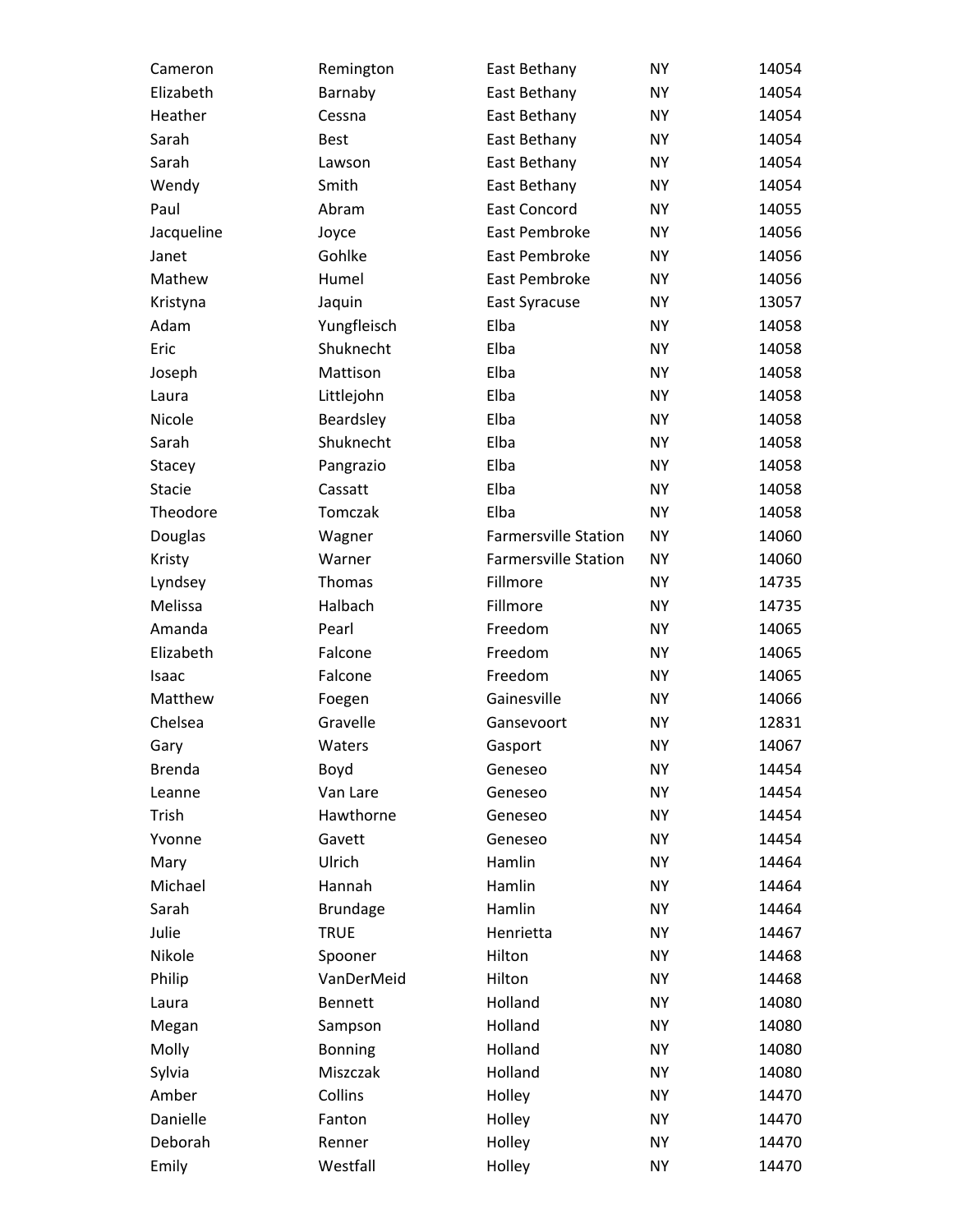| Jessica        | <b>Bower</b>   | Holley       | <b>NY</b> | 14470 |
|----------------|----------------|--------------|-----------|-------|
| Katherine      | Norman         | Holley       | <b>NY</b> | 14470 |
| Laura          | Voss           | Holley       | <b>NY</b> | 14470 |
| Melissa        | Rohr           | Holley       | <b>NY</b> | 14470 |
| Michael        | Blosenhauer    | Holley       | <b>NY</b> | 14470 |
| Lyndsey        | Fingler        | Hornell      | <b>NY</b> | 14843 |
| Nancy          | Evans          | Hornell      | <b>NY</b> | 14843 |
| Sharon         | Walling        | Hornell      | <b>NY</b> | 14843 |
| Har'Travious   | Smith          | Jacksonville | <b>FL</b> | 32218 |
| Danielle       | Kinney         | Java Village | <b>NY</b> | 14083 |
| Debbie         | Kinney         | Java Village | <b>NY</b> | 14083 |
| Matthew        | Glass          | Java Village | <b>NY</b> | 14083 |
| Kristen        | Ostrander      | Kendall      | <b>NY</b> | 14476 |
| Shannon        | Mulrain        | Kent         | <b>NY</b> | 14477 |
| Kelly          | Utley          | Lakeville    | <b>NY</b> | 14480 |
| Danielle       | Reusch         | Lancaster    | <b>NY</b> | 14086 |
| Yu             | Yang           | Lancaster    | <b>NY</b> | 14086 |
| Toni           | Kirkland       | Leicester    | <b>NY</b> | 14481 |
| Benjamin       | Nicodemus      | LeRoy        | <b>NY</b> | 14482 |
| Cody           | Niccloy        | LeRoy        | <b>NY</b> | 14482 |
| Daniel         | Washburn       | LeRoy        | <b>NY</b> | 14482 |
| Dawn           | Allmannsberger | LeRoy        | <b>NY</b> | 14482 |
| Emma           | Docking        | LeRoy        | <b>NY</b> | 14482 |
| Gabrielle      | Eby            | LeRoy        | <b>NY</b> | 14482 |
| Heather        | Schroeder      | LeRoy        | <b>NY</b> | 14482 |
| lan            | Humphrey       | LeRoy        | <b>NY</b> | 14482 |
| Jeanice        | Howard         | LeRoy        | <b>NY</b> | 14482 |
| Joshua         | Paladino       | LeRoy        | <b>NY</b> | 14482 |
| Katie          | Bonacquisti    | LeRoy        | <b>NY</b> | 14482 |
| Matthew        | Stoll          | Leroy        | <b>NY</b> | 14482 |
| Morgan         | Sullivan       | LeRoy        | <b>NY</b> | 14482 |
| Nicholas       | Marchioni      | LeRoy        | <b>NY</b> | 14482 |
| Philip         | Clarke         | LeRoy        | <b>NY</b> | 14482 |
| Phyllis        | Washburn       | LeRoy        | <b>NY</b> | 14482 |
| Racheal        | Johnson        | LeRoy        | <b>NY</b> | 14482 |
| Robin          | Easton         | LeRoy        | <b>NY</b> | 14482 |
| Willard        | Prevost        | LeRoy        | <b>NY</b> | 14482 |
| Anna           | Leslie         | Lima         | <b>NY</b> | 14485 |
| Lynne          | Krest          | Lima         | <b>NY</b> | 14485 |
| Matthew        | Finch          | Lima         | <b>NY</b> | 14485 |
| Kolette        | Amendola       | Lindenhurst  | <b>NY</b> | 11757 |
| Kristian       | Elderbroom     | Liverpool    | <b>NY</b> | 13090 |
| Adam           | Listman        | Livonia      | <b>NY</b> | 14487 |
| Allissa        | Massey         | Livonia      | <b>NY</b> | 14487 |
| Anna           | Ludwig         | Livonia      | <b>NY</b> | 14487 |
| <b>Bridget</b> | Miskell        | Livonia      | <b>NY</b> | 14487 |
| Margaret       | Zdzieszynski   | Livonia      | <b>NY</b> | 14487 |
| Michelle       | Rakus          | Livonia      | <b>NY</b> | 14487 |
|                |                |              |           |       |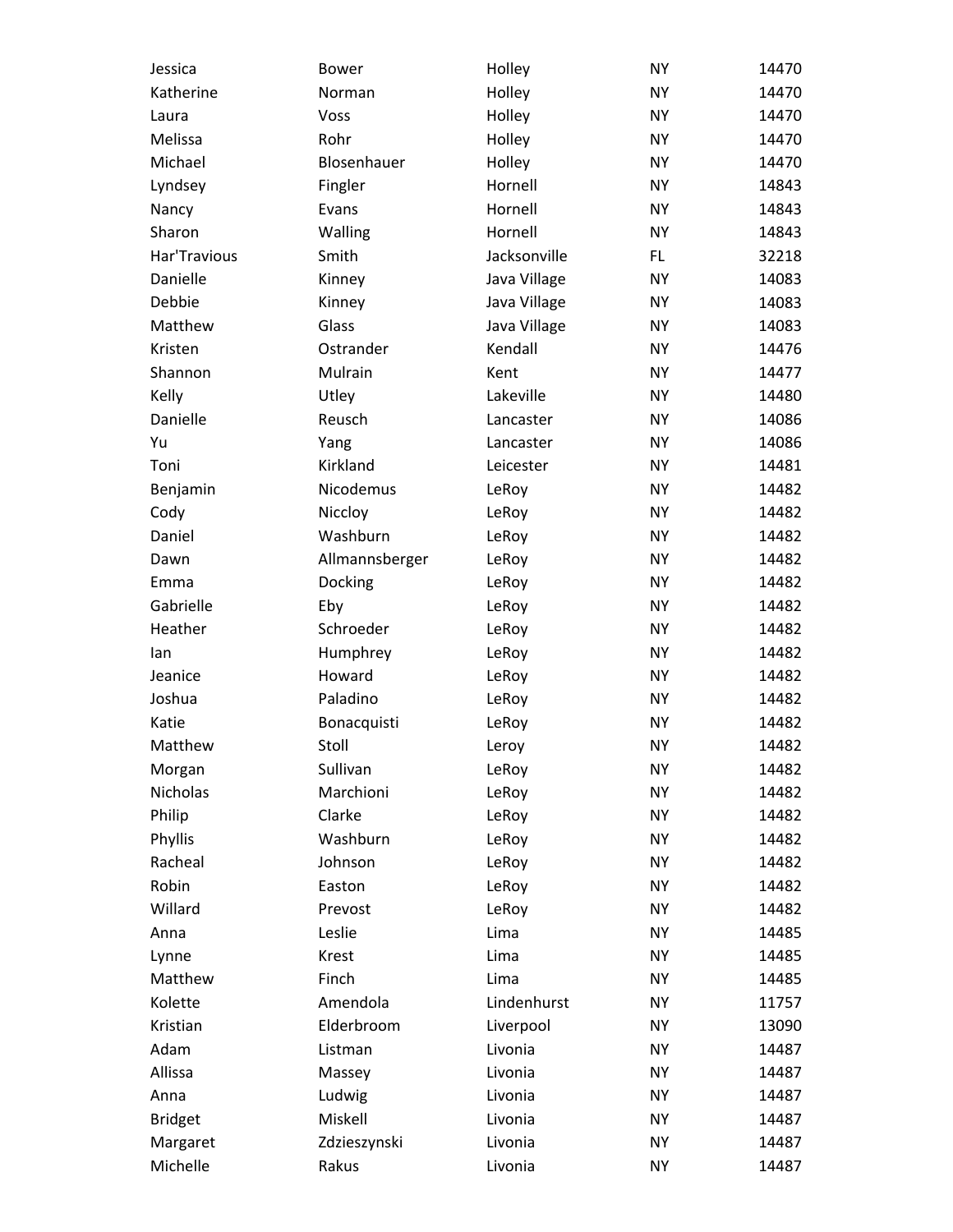| Sarah         | Waterman       | Livonia     | <b>NY</b> | 14487 |
|---------------|----------------|-------------|-----------|-------|
| Heather       | Hilderbrandt   | Lockport    | <b>NY</b> | 14094 |
| Nicole        | Taurgrasso     | Lockport    | <b>NY</b> | 14094 |
| Stephen       | Troupe         | Lockport    | <b>NY</b> | 14094 |
| Alexandria    | Sukackas       | Lyndonville | <b>NY</b> | 14098 |
| Alicia        | Bentley        | Lyndonville | <b>NY</b> | 14098 |
| Alisha        | Harrold        | Lyndonville | <b>NY</b> | 14098 |
| Hattie        | Starr          | Lyndonville | <b>NY</b> | 14098 |
| Jillian       | Barry          | Lyndonville | <b>NY</b> | 14098 |
| Rayne         | <b>Burgess</b> | Lyndonville | <b>NY</b> | 14098 |
| Sarah         | Newman         | Lyndonville | <b>NY</b> | 14098 |
| Vicky         | Shingleton     | Lyndonville | <b>NY</b> | 14098 |
| Ashley        | <b>Brehm</b>   | Machias     | <b>NY</b> | 14101 |
| Kathleen      | Stevens        | Machias     | <b>NY</b> | 14101 |
| Kimberly      | Bieber         | Machias     | <b>NY</b> | 14101 |
| Tyler         | LeBoeuf        | Massena     | <b>NY</b> | 13662 |
| Amy           | Miller         | Medina      | <b>NY</b> | 14103 |
| Anna          | Viza           | Medina      | <b>NY</b> | 14103 |
| <b>Bianca</b> | Montague       | Medina      | <b>NY</b> | 14103 |
| Bonnie        | Fearby         | Medina      | <b>NY</b> | 14103 |
| Camille       | Wells          | Medina      | <b>NY</b> | 14103 |
| Candace       | Hackenberg     | Medina      | <b>NY</b> | 14103 |
| Carolyn       | Vasquez        | Medina      | <b>NY</b> | 14103 |
| Casey         | Tuohey         | Medina      | <b>NY</b> | 14103 |
| Cindy         | Carr           | Medina      | <b>NY</b> | 14103 |
| Crystal       | Petry          | Medina      | <b>NY</b> | 14103 |
| Daniel        | Anderson       | Medina      | <b>NY</b> | 14103 |
| Deja          | Ubiles         | Medina      | <b>NY</b> | 14103 |
| Elizabeth     | Zacher         | Medina      | <b>NY</b> | 14103 |
| Jianne        | DiPadova       | Medina      | <b>NY</b> | 14103 |
| Joshua        | <b>Black</b>   | Medina      | <b>NY</b> | 14103 |
| Karen         | Sanders        | Medina      | <b>NY</b> | 14103 |
| Kathryn       | McKinney       | Medina      | <b>NY</b> | 14103 |
| Kelsey        | Allen          | Medina      | <b>NY</b> | 14103 |
| Kevin         | McMullen       | Medina      | <b>NY</b> | 14103 |
| Laura         | <b>Stirk</b>   | Medina      | <b>NY</b> | 14103 |
| Lisa          | Houseman       | Medina      | <b>NY</b> | 14103 |
| Mariya        | Canham         | Medina      | <b>NY</b> | 14103 |
| Maxine        | Boyle          | Medina      | <b>NY</b> | 14103 |
| Michael       | Wengrzycki     | Medina      | <b>NY</b> | 14103 |
| Rebecca       | Robinson       | Medina      | <b>NY</b> | 14103 |
| Samuel        | Henry          | Medina      | <b>NY</b> | 14103 |
| William       | Lavigne        | Medina      | <b>NY</b> | 14103 |
| Amanda        | Kropp          | Middleport  | <b>NY</b> | 14105 |
| Jamie         | <b>Burton</b>  | Middleport  | <b>NY</b> | 14105 |
| Nicole        | Zglinicki      | Middleport  | <b>NY</b> | 14105 |
| Tammie        | Washak         | Middleport  | <b>NY</b> | 14105 |
| Timothy       | Fuller         | Middleport  | <b>NY</b> | 14105 |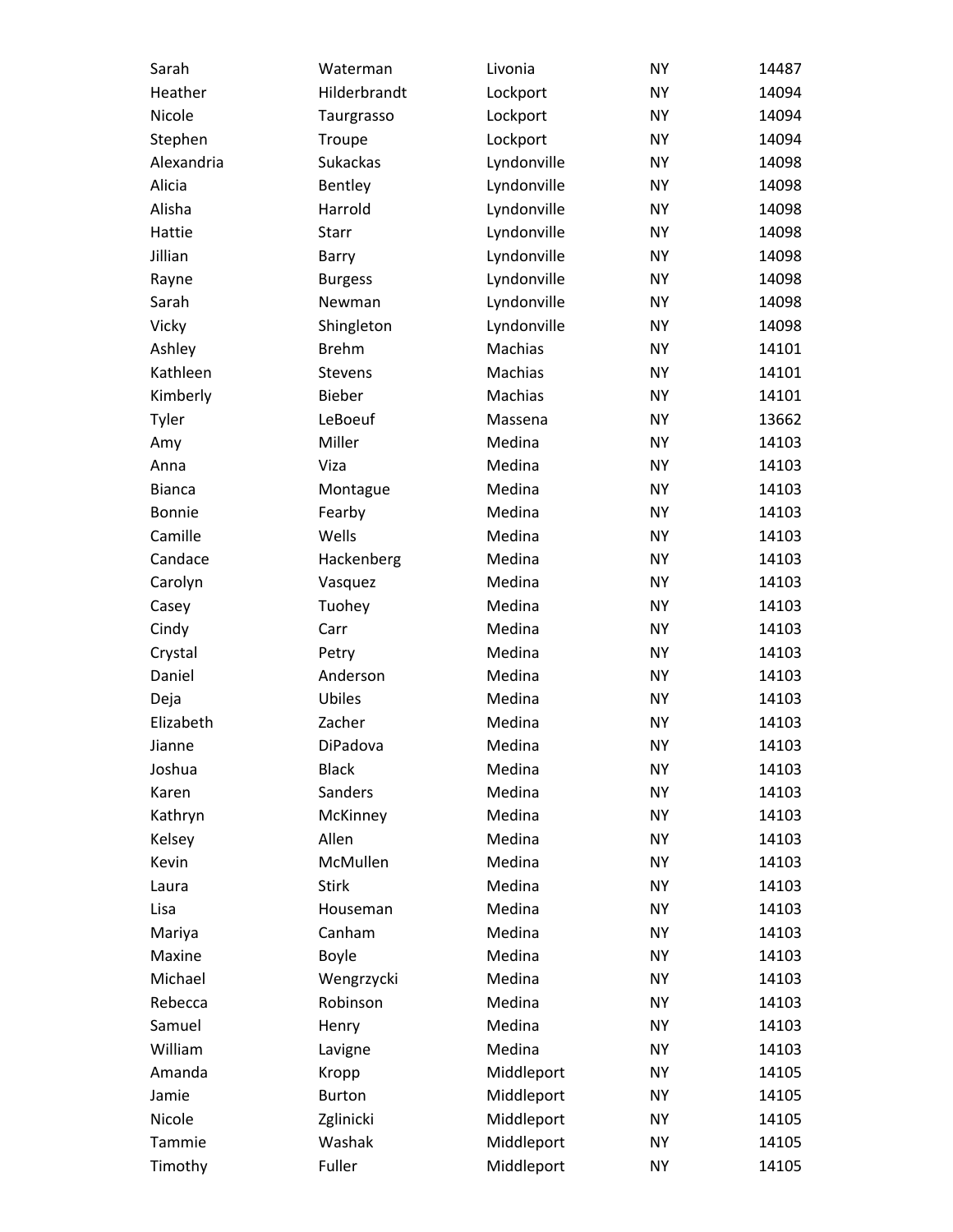| Victoria        | King         | Middleport          | <b>NY</b> | 14105 |
|-----------------|--------------|---------------------|-----------|-------|
| Melissa         | Milroy       | <b>Mount Morris</b> | <b>NY</b> | 14510 |
| Vanessa         | Rodriguez    | <b>Mount Morris</b> | <b>NY</b> | 14510 |
| Erika           | Kreidler     | Mount Washington    | KY        | 40047 |
| Shelly          | Whiteside    | Mumford             | <b>NY</b> | 14511 |
| Connor          | Ross         | Newark              | <b>NY</b> | 14513 |
| Elizabeth       | Marzolf      | North Java          | <b>NY</b> | 14113 |
| Amanda          | Wasieczko    | North Tonawanda     | <b>NY</b> | 14120 |
| Amanda          | Reichard     | Nunda               | <b>NY</b> | 14517 |
| Mandy           | Fogarty      | Nunda               | <b>NY</b> | 14517 |
| Noelle          | Lawton       | Nunda               | <b>NY</b> | 14517 |
| Angela          | Larmon       | Oakfield            | <b>NY</b> | 14125 |
| Annabelle       | Schrauger    | Oakfield            | <b>NY</b> | 14125 |
| Ashley          | Colopy       | Oakfield            | <b>NY</b> | 14125 |
| Benjamin        | Cherry       | Oakfield            | <b>NY</b> | 14125 |
| <b>Brittany</b> | Boyce        | Oakfield            | <b>NY</b> | 14125 |
| Darcy           | Hendershott  | Oakfield            | <b>NY</b> | 14125 |
| Douglas         | Kibler       | Oakfield            | <b>NY</b> | 14125 |
| Katie           | Engle        | Oakfield            | <b>NY</b> | 14125 |
| Kimberly        | Schildwaster | Oakfield            | <b>NY</b> | 14125 |
| Kyle            | Wells        | Oakfield            | <b>NY</b> | 14125 |
| Laura           | Ostrowski    | Oakfield            | <b>NY</b> | 14125 |
| Lindsay         | Chatt        | Oakfield            | <b>NY</b> | 14125 |
| Michael         | Riggi        | Oakfield            | <b>NY</b> | 14125 |
| Samantha        | Denton       | Oakfield            | <b>NY</b> | 14125 |
| Sara            | Read         | Oakfield            | <b>NY</b> | 14125 |
| Sherry          | Saxby        | Ontario             | <b>NY</b> | 14519 |
| Cassandra       | Grice        | Pavilion            | <b>NY</b> | 14525 |
| Cathleen        | McCracken    | Pavilion            | <b>NY</b> | 14525 |
| Gerald          | Harding      | Pavilion            | <b>NY</b> | 14525 |
| Jacquelyn       | VonSanden    | Pavilion            | <b>NY</b> | 14525 |
| James           | Nichols      | Pavilion            | <b>NY</b> | 14525 |
| Jennifer        | Davis        | Pavilion            | <b>NY</b> | 14525 |
| Lacy            | Whaley       | Pavilion            | <b>NY</b> | 14525 |
| Stephanie       | Parmenter    | Pavilion            | <b>NY</b> | 14525 |
| Taylor          | Lafferty     | Pavilion            | <b>NY</b> | 14525 |
| Darlene         | Jimerson     | Perry               | <b>NY</b> | 14530 |
| David           | Parfitt      | Perry               | <b>NY</b> | 14530 |
| Fredrick        | Walters      | Perry               | <b>NY</b> | 14530 |
| James           | Scott        | Perry               | <b>NY</b> | 14530 |
| Jessica         | Parfitt      | Perry               | <b>NY</b> | 14530 |
| Justin          | Welliver     | Perry               | <b>NY</b> | 14530 |
| Karen           | MacWhorter   | Perry               | <b>NY</b> | 14530 |
| Marissa         | Overs        | Perry               | <b>NY</b> | 14530 |
| Michael         | Naschke      | Perry               | <b>NY</b> | 14530 |
| Racheal         | Flynn        | Perry               | <b>NY</b> | 14530 |
| Randy           | Lindsey      | Perry               | <b>NY</b> | 14530 |
| Siobhan         | Tarbell      | Perry               | <b>NY</b> | 14530 |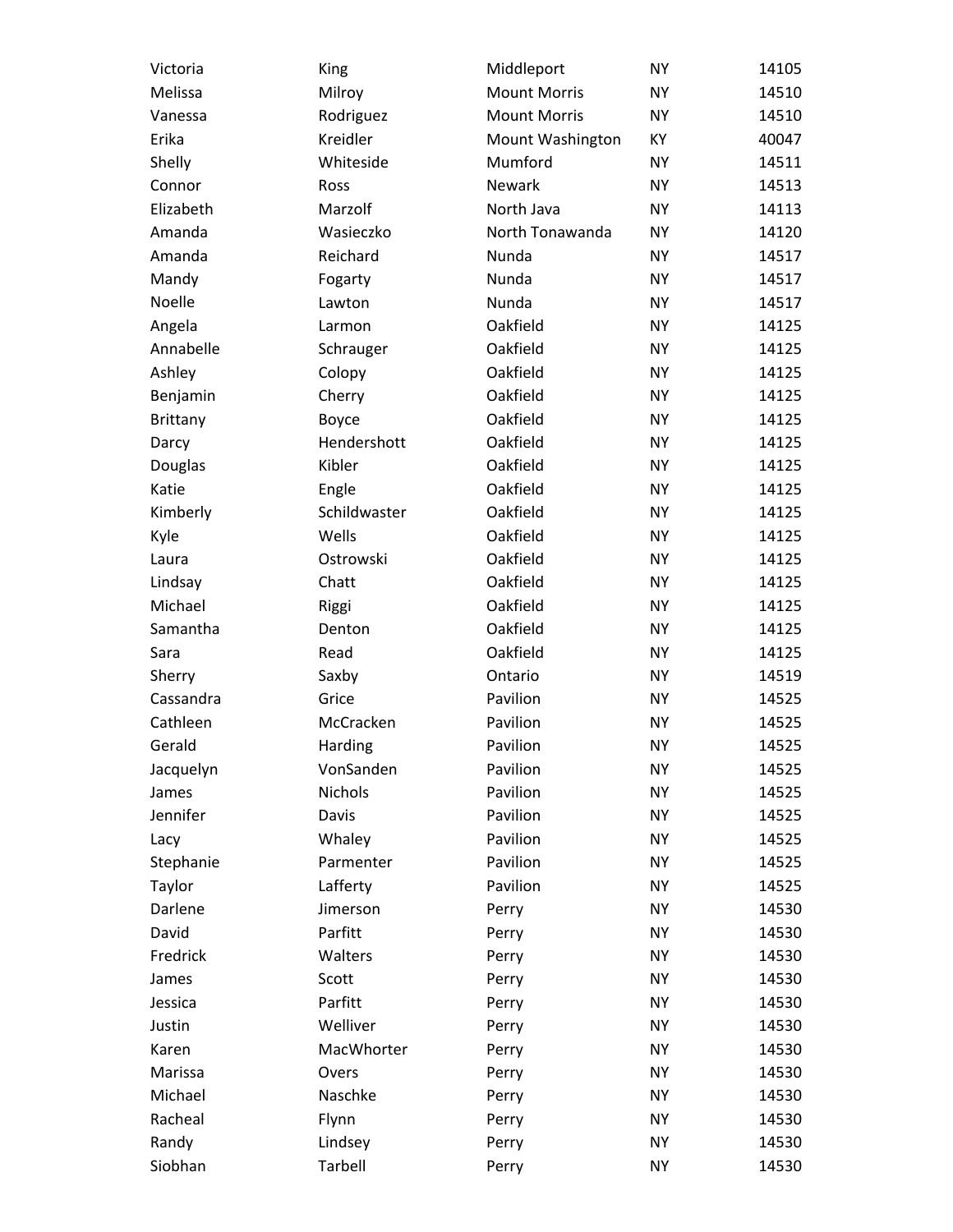| Todd      | Hurlburt        | Perry                 | <b>NY</b> | 14530 |
|-----------|-----------------|-----------------------|-----------|-------|
| Todd      | Mack            | Perry                 | <b>NY</b> | 14530 |
| Lauren    | McAdoo          | Piffard               | <b>NY</b> | 14533 |
| Michelle  | McDonald        | Piffard               | <b>NY</b> | 14533 |
| Samantha  | Bacon           | Pike                  | <b>NY</b> | 14130 |
| Kristina  | Hodnett         | Portageville          | <b>NY</b> | 14536 |
| Sherry    | Schneider       | Rexville              | <b>NY</b> | 14877 |
| Alicia    | Hurley          | Rochester             | <b>NY</b> | 14615 |
| Amiee     | Colangelo-Story | Rochester             | <b>NY</b> | 14626 |
| Amy       | Garcia          | Rochester             | <b>NY</b> | 14616 |
| Bryan     | Hotalen         | Rochester             | <b>NY</b> | 14616 |
| Daniel    | Newhart         | Rochester             | <b>NY</b> | 14612 |
| Dianna    | O'Dell          | Rochester             | <b>NY</b> | 14610 |
| Doreen    | Schwartz        | Rochester             | <b>NY</b> | 14617 |
| Ellen     | Dagel           | Rochester             | <b>NY</b> | 14624 |
| Felicia   | Cooper          | Rochester             | <b>NY</b> | 14621 |
| Jasmine   | Ottman          | Rochester             | <b>NY</b> | 14623 |
| Jesse     | Merkel          | Rochester             | <b>NY</b> | 14612 |
| John      | Northrup        | Rochester             | <b>NY</b> | 14606 |
| Joseph    | Sayre           | Rochester             | <b>NY</b> | 14619 |
| Julia     | Epping          | Rochester             | <b>NY</b> | 14611 |
| Kaitlin   | Patterson       | Rochester             | <b>NY</b> | 14609 |
| Kathleen  | Wolfe           | Rochester             | <b>NY</b> | 14619 |
| Latoya    | Stevenson       | Rochester             | <b>NY</b> | 14609 |
| Mallory   | Solomon         | Rochester             | <b>NY</b> | 14626 |
| Marquia   | <b>Baggling</b> | Rochester             | <b>NY</b> | 14621 |
| Taylor    | Lozada          | Rochester             | <b>NY</b> | 14610 |
| Richard   | Seitz           | Rushford              | <b>NY</b> | 14777 |
| Thomas    | Langley         | Sandusky              | <b>NY</b> | 14133 |
| Kimberly  | Beaman          | Sardinia              | <b>NY</b> | 14134 |
| Katelyn   | DeSieno         | Scotia                | <b>NY</b> | 12302 |
| Abigail   | Rocque          | <b>Silver Creek</b>   | <b>NY</b> | 14136 |
| Marla     | Roberts         | <b>Silver Springs</b> | <b>NY</b> | 14550 |
| Taylor    | Yauchzee        | South Byron           | <b>NY</b> | 14557 |
| Mitchell  | Anderson        | South Wales           | <b>NY</b> | 14139 |
| Julie     | Pettrone        | Spencerport           | <b>NY</b> | 14559 |
| Susan     | Perez           | Spencerport           | <b>NY</b> | 14559 |
| Racquel   | <b>Bursee</b>   | Springville           | <b>NY</b> | 14141 |
| Melinda   | Cansdale        | Springwater           | <b>NY</b> | 14560 |
| Janien    | Klotzbach       | Stafford              | <b>NY</b> | 14143 |
| Kassandra | Maurizio        | Sterling              | <b>NY</b> | 13156 |
| Danelle   | Eckert          | Strykersville         | <b>NY</b> | 14145 |
| Lindsey   | Hanlon          | Strykersville         | <b>NY</b> | 14145 |
| Katie     | Mank            | Tonawanda             | <b>NY</b> | 14150 |
| Michelle  | Fuller          | Trumansburg           | <b>NY</b> | 14886 |
| Alicia    | Rautenstrauch   | Varysburg             | <b>NY</b> | 14167 |
| Adam      |                 | Warsaw                | <b>NY</b> |       |
|           | Young           |                       |           | 14569 |
| Christina | Ewell           | Warsaw                | <b>NY</b> | 14569 |